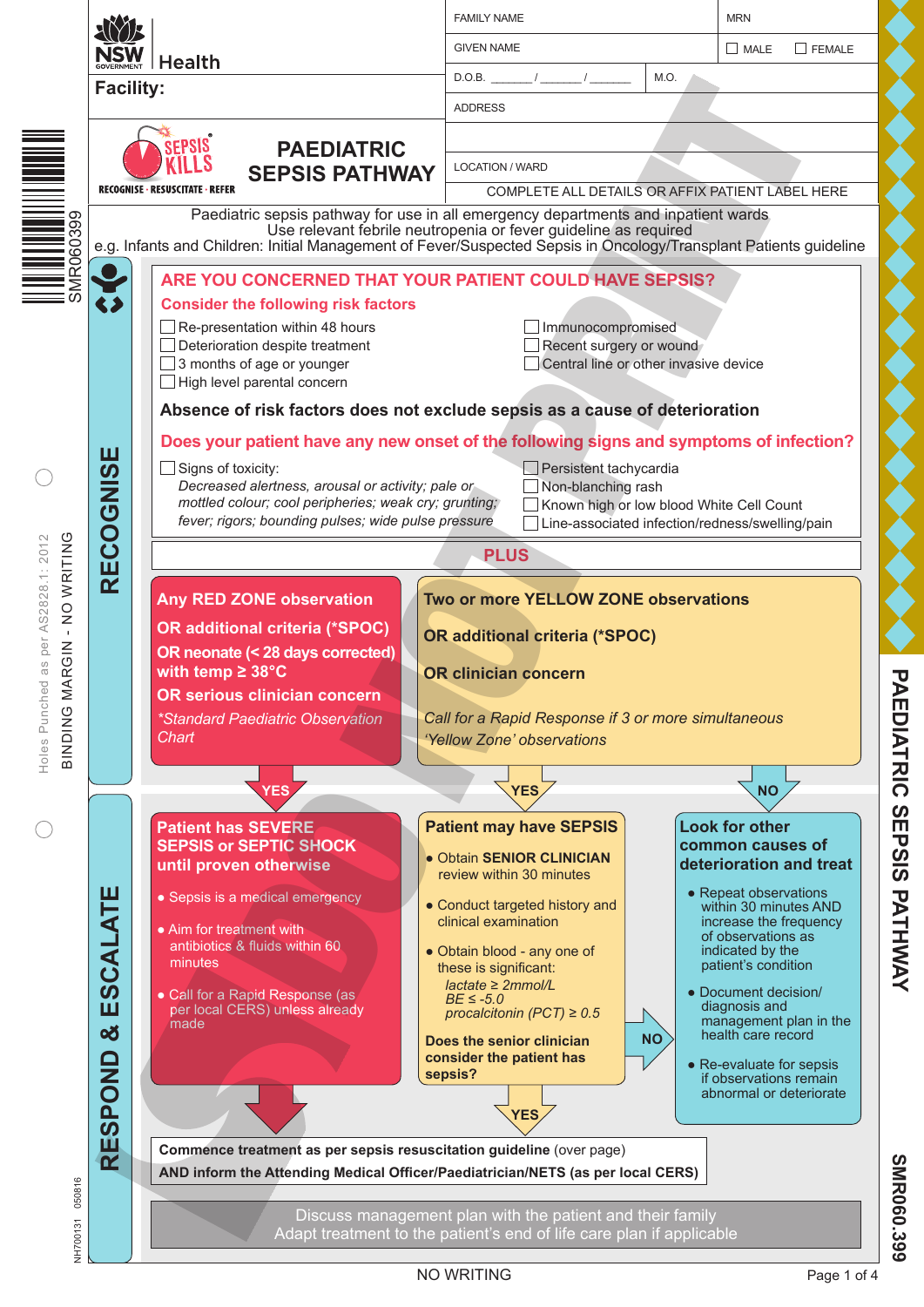|                                     |                                 |                                                                                                                                                                                                                                                                              | <b>FAMILY NAME</b>                                                                         |              | <b>MRN</b>            |                                   |  |  |
|-------------------------------------|---------------------------------|------------------------------------------------------------------------------------------------------------------------------------------------------------------------------------------------------------------------------------------------------------------------------|--------------------------------------------------------------------------------------------|--------------|-----------------------|-----------------------------------|--|--|
| Health                              |                                 |                                                                                                                                                                                                                                                                              | <b>GIVEN NAME</b>                                                                          |              | $\Box$ FEMALE<br>MATE |                                   |  |  |
| <b>Facility:</b>                    |                                 |                                                                                                                                                                                                                                                                              |                                                                                            | M.O.         |                       |                                   |  |  |
|                                     |                                 |                                                                                                                                                                                                                                                                              | <b>ADDRESS</b>                                                                             |              |                       |                                   |  |  |
| <b>EPSIS</b><br><b>PAEDIATRIC</b>   |                                 |                                                                                                                                                                                                                                                                              |                                                                                            |              |                       |                                   |  |  |
|                                     | RECOGNISE · RESUSCITATE · REFER | <b>SEPSIS PATHWAY</b>                                                                                                                                                                                                                                                        | <b>LOCATION / WARD</b>                                                                     |              |                       |                                   |  |  |
|                                     |                                 |                                                                                                                                                                                                                                                                              | COMPLETE ALL DETAILS OR AFFIX PATIENT LABEL HERE                                           |              |                       |                                   |  |  |
|                                     | <b>Sepsis recognition</b>       |                                                                                                                                                                                                                                                                              | Date: $\_\_\_\_\_\_\_\_\_\_\_\_\_\_\_\_\_\_\_\_\_$                                         |              | $Time:$ $\_\_$ :      |                                   |  |  |
| <b>Emergency Department Patient</b> |                                 |                                                                                                                                                                                                                                                                              | Triage category<br>$\mathbf{1}$                                                            | 2            | 3<br>5                |                                   |  |  |
| Inpatient<br>Ward: Ward:            |                                 |                                                                                                                                                                                                                                                                              | <b>Clinical Review</b>                                                                     |              | <b>Rapid Response</b> |                                   |  |  |
|                                     | A                               | Airway - Assess and maintain patent airway                                                                                                                                                                                                                                   |                                                                                            |              |                       |                                   |  |  |
|                                     | B                               | <b>Breathing</b> - Assess and administer oxygen if required; aim SpO <sub>2</sub> $\geq$ 95%                                                                                                                                                                                 |                                                                                            |              |                       |                                   |  |  |
|                                     |                                 |                                                                                                                                                                                                                                                                              | Circulation - Vascular access, bloods, antibiotics and fluid resuscitation                 |              |                       |                                   |  |  |
|                                     | C                               |                                                                                                                                                                                                                                                                              | Consider intraosseous access after two failed attempts at cannulation                      |              |                       | Holes Punched<br>BINDING MARGIN - |  |  |
|                                     |                                 | Blood Culture(s) $\Box$                                                                                                                                                                                                                                                      |                                                                                            |              |                       |                                   |  |  |
|                                     |                                 | Glucose                                                                                                                                                                                                                                                                      | Result ________ mmol/L                                                                     |              |                       | as<br>per                         |  |  |
|                                     |                                 | $\leq$<br>Result mmol/L<br>Lactate<br>Lactate $\geq$ 2mmol/L is significant                                                                                                                                                                                                  |                                                                                            |              |                       |                                   |  |  |
|                                     |                                 | LFTs<br>Coags<br>FBC                                                                                                                                                                                                                                                         | EUC<br>CRP/Procalcitonin (PCT)                                                             |              |                       |                                   |  |  |
|                                     |                                 |                                                                                                                                                                                                                                                                              | Antibiotics - Prescribe and administer antibiotics within 60 minutes of sepsis recognition |              |                       | 828.1: 2012<br>WRITING            |  |  |
| <b>RESUSCITATE</b>                  |                                 | OR locally endorsed antibiotic prescribing guideline                                                                                                                                                                                                                         | Use the CEC Paediatric Antibiotic Guideline for Severe Sepsis and Septic Shock             |              |                       |                                   |  |  |
|                                     |                                 |                                                                                                                                                                                                                                                                              | For neonates use Therapeutic Guidelines and seek expert advice                             |              |                       |                                   |  |  |
|                                     |                                 | First/new antibiotic administered                                                                                                                                                                                                                                            | Date: $\frac{1}{2}$ $\frac{1}{2}$ $\frac{1}{2}$ $\frac{1}{2}$ $\frac{1}{2}$                | Time: $\_\_$ |                       |                                   |  |  |
|                                     |                                 | <b>Fluid Resuscitation</b><br>(intravenous or intraosseous)<br>Give initial 20mL/kg 0.9% sodium chloride bolus STAT                                                                                                                                                          |                                                                                            |              |                       |                                   |  |  |
|                                     |                                 | heart rate, capillary refill, colour                                                                                                                                                                                                                                         | Repeat 20mL/kg 0.9% sodium chloride bolus if no improvement in                             |              |                       |                                   |  |  |
|                                     |                                 | Consider commencement of vasopressors and discuss need for intubation with senior clinician                                                                                                                                                                                  |                                                                                            |              |                       |                                   |  |  |
|                                     |                                 |                                                                                                                                                                                                                                                                              |                                                                                            |              |                       | MR060399                          |  |  |
|                                     |                                 | Disability - Assess level of consciousness (LOC) using Alert, Voice, Pain, Unresponsive (AVPU)<br>D<br><b>Exposure</b> - Targeted history and re-examine the patient for source of sepsis<br>Е<br>Consider cerebrospinal fluid, urine, swab collection, viral culture, x-ray |                                                                                            |              |                       |                                   |  |  |
|                                     |                                 |                                                                                                                                                                                                                                                                              |                                                                                            |              |                       |                                   |  |  |
|                                     | F                               |                                                                                                                                                                                                                                                                              | Fluid - Monitor/document strict fluid input/output and consider IDC                        |              |                       |                                   |  |  |
|                                     | G                               | Check Blood Glucose Level - If less than 3mmol/L treat with 2mL/kg 10% Glucose                                                                                                                                                                                               |                                                                                            |              |                       |                                   |  |  |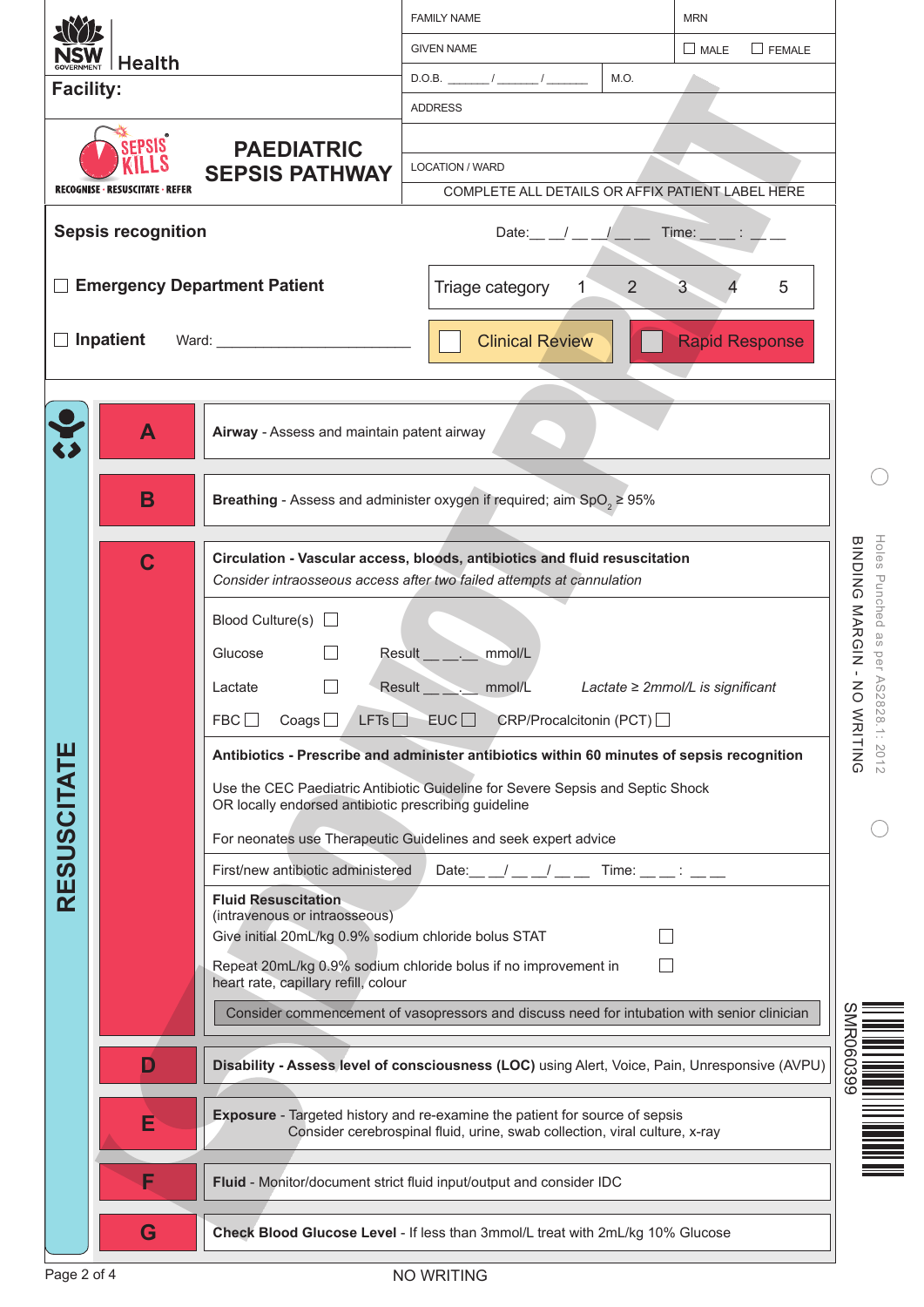|                                                                                        | <b>Health</b>                   |                                          |                                                                                                                                                                                                                                                                                                         | <b>FAMILY NAME</b>                                                                                                                                                                                                           |      | <b>MRN</b>                     |  |  |
|----------------------------------------------------------------------------------------|---------------------------------|------------------------------------------|---------------------------------------------------------------------------------------------------------------------------------------------------------------------------------------------------------------------------------------------------------------------------------------------------------|------------------------------------------------------------------------------------------------------------------------------------------------------------------------------------------------------------------------------|------|--------------------------------|--|--|
|                                                                                        |                                 |                                          |                                                                                                                                                                                                                                                                                                         | <b>GIVEN NAME</b>                                                                                                                                                                                                            |      | MATE<br>$\Box$ FEMALE          |  |  |
|                                                                                        | <b>Facility:</b>                |                                          |                                                                                                                                                                                                                                                                                                         |                                                                                                                                                                                                                              | M.O. |                                |  |  |
|                                                                                        |                                 |                                          |                                                                                                                                                                                                                                                                                                         | <b>ADDRESS</b>                                                                                                                                                                                                               |      |                                |  |  |
|                                                                                        |                                 | EPSIS                                    | <b>PAEDIATRIC</b>                                                                                                                                                                                                                                                                                       |                                                                                                                                                                                                                              |      |                                |  |  |
|                                                                                        |                                 |                                          | <b>SEPSIS PATHWAY</b>                                                                                                                                                                                                                                                                                   | <b>LOCATION / WARD</b>                                                                                                                                                                                                       |      |                                |  |  |
|                                                                                        | RECOGNISE · RESUSCITATE · REFER |                                          | COMPLETE ALL DETAILS OR AFFIX PATIENT LABEL HERE                                                                                                                                                                                                                                                        |                                                                                                                                                                                                                              |      |                                |  |  |
| III IIII IIII IIIIIIII<br>SMR060399                                                    | <b>RESUSCITATE</b>              | <b>Monitor</b><br>and<br><b>Reassess</b> | paediatric CERS<br>Tachypnoea (Red or Yellow Zone)<br>$\bullet$<br>Colour pale and mottled<br>$\bullet$<br>Drowsiness or decreased level of consciousness<br>Urine output < 1 mL/kg/hour<br>Acidosis, increasing serum lactate or procalcitonin<br>$\bullet$<br>Consider other causes of deterioration. | Continue monitoring, assess for signs of deterioration and escalate as per local<br>Persistent tachycardia (Red or Yellow Zone), slow capillary refill and hypotension<br>Hypoglycaemia, leukopaenia or abnormal coagulation |      |                                |  |  |
|                                                                                        |                                 |                                          |                                                                                                                                                                                                                                                                                                         |                                                                                                                                                                                                                              |      |                                |  |  |
| WRITING<br>AS2828.1: 2012<br>$\frac{1}{2}$<br>$\mathbf{I}$<br>per<br><b>RGIN</b><br>SB | Œ<br>ш<br>ய                     |                                          | Seek advice immediately from local/regional paediatric experts and/or<br>NETS using ISBAR Tel: 1300 36 2500<br>Administer further fluid bolus<br>Consider second vascular access, vasopressors and intubation                                                                                           | If no improvement Paediatric Intensive Care may be required                                                                                                                                                                  |      |                                |  |  |
| ⋜<br>≥                                                                                 | Ш<br>$\overline{\mathbf{K}}$    |                                          | Update the Attending Medical Officer on the patient's condition using ISBAR                                                                                                                                                                                                                             |                                                                                                                                                                                                                              |      |                                |  |  |
|                                                                                        |                                 |                                          | Discuss the management plan with the patient and their family/carers                                                                                                                                                                                                                                    |                                                                                                                                                                                                                              |      |                                |  |  |
| Holes Punched<br><b>BINDING</b>                                                        |                                 | as per page 4 (over)                     |                                                                                                                                                                                                                                                                                                         | Sepsis management plan documented by a medical officer in the health care record                                                                                                                                             |      |                                |  |  |
| 050816<br><b>NH700131</b>                                                              |                                 |                                          |                                                                                                                                                                                                                                                                                                         |                                                                                                                                                                                                                              |      |                                |  |  |
|                                                                                        | Name:                           |                                          |                                                                                                                                                                                                                                                                                                         | Designation:<br>NO WRITING                                                                                                                                                                                                   |      | Signature: ____<br>Page 3 of 4 |  |  |
|                                                                                        |                                 |                                          |                                                                                                                                                                                                                                                                                                         |                                                                                                                                                                                                                              |      |                                |  |  |